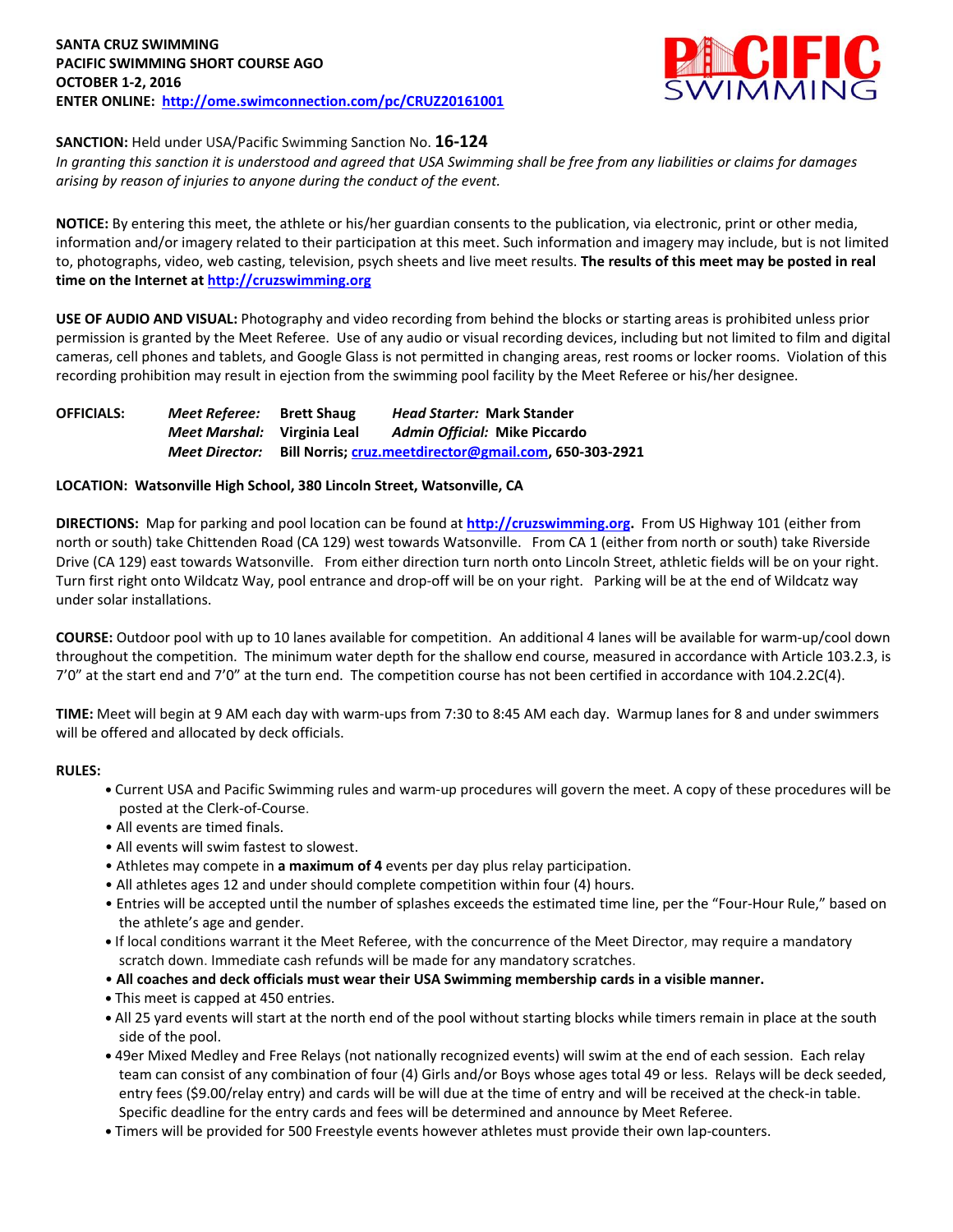# **Santa Cruz Swimming PACIFIC SWIMMING SHORT COURSE AGO October 1-2, 2016**

**UNACCOMPANIED ATHLETES:** Any USA-S athlete-member competing at the meet must be accompanied by a USA Swimming member-coach for the purposes of athlete supervision during warm-up, competition and warm-down. If a coach-member of the athlete's USA-S Club does not attend the meet to serve in said supervisory capacity, it is the responsibility of the athlete or the athlete's legal guardian to arrange for supervision by a USA-S member-coach. The Meet Director or Meet Referee may assist the athlete in making arrangements for such supervision; however, it is recommended that such arrangements be made in advance of the meet by the athlete's USA-S Club Member-Coach.

**RACING STARTS:** Athletes must be certified by a USA-S member-coach as being proficient in performing a racing start, or must start the race in the water. It is the responsibility of the athlete or the athlete's legal guardian to ensure compliance with this requirement.

# **RESTRICTIONS:**

- Smoking and the use of other tobacco products is prohibited on the pool deck, in the locker rooms, in spectator seating, on standing areas and in all areas used by athletes, during the meet and during warm-up periods.
- Sale and use of alcoholic beverages is prohibited in all areas of the meet venue.
- No glass containers are allowed in the meet venue.
- No propane heater is permitted except for snack bar/meet operations.
- All shelters must be properly secured.
- Changing into or out of swimsuits other than in locker rooms or other designated areas is prohibited.
- Destructive devices, to include but not limited to, explosive devices and equipment, firearms (open or concealed), blades, knives, mace, stun guns and blunt objects are strictly prohibited in the swimming facility and its surrounding areas. If observed, the Meet Referee or his/her designee may ask that these devices be stored safely away from the public or removed from the facility. Noncompliance may result in the reporting to law enforcement authorities and ejection from the facility. Law enforcement officers (LEO) are exempt per applicable laws.
- PLEASE DO NOT BRING YOUR DOGS TO THIS MEET. No animals are allowed in any area of the meet venue (which includes the parking lots) except service animals wearing a service animal vest and actually working to assist a disabled person. Even service animals who are not behaving properly (barking, jumping and the like) will be asked to leave the meet venue.
- **For safety and accessibility reasons the entire pool deck must be cleared of non-coach tents, chairs, blankets, etc. All setup is intended to be located on the basketball courts between the pool and the football field.**

# **ELIGIBILITY:**

- Athletes must be current members of USA-S and enter their name and registration number on the meet entry card as they are shown on their Registration Card. If this is not done, it may be difficult to match the athlete with the registration and times database. The meet host will check all athlete registrations against the SWIMS database and if not found to be registered, the Meet Director shall accept the registration at the meet (a \$10 surcharge will be added to the regular registration fee). Duplicate registrations will be refunded by mail.
- For award purposes divisions will be created that comply with the following table. 8 & Under athletes will utilize Pacific Swimming motivational time standards. 9 & Up athletes will utilize USA-Swimming motivational time standards.

| Age Group          | <b>Gold Division</b>    | <b>Silver Division</b> | <b>Bronze Division</b>       |
|--------------------|-------------------------|------------------------|------------------------------|
| 8 & Under          | Pacific Swimming "A"    | Pacific Swimming "B"   | Below Pacific Swimming "B"   |
|                    | Standard                | Standard               | Standard                     |
| $9-10, 11-12, 13-$ | USA-S "BB" Motivational | USA-S "B' Motivational | Below USA-S "B"              |
| 14, 15-16, 17-18   | Standard                | Standard               | <b>Motivational Standard</b> |

- **Entries with "NO TIME" will be REJECTED. Athletes, with the assistance of their coaches, must submit estimated times if they have no official times.**
- Entry times submitted for this meet will be checked against a computer database and may be changed in accordance with Pacific Swimming Entry Time Verification Procedures.
- Disabled athletes are welcome to attend this meet and should contact the Meet Director or Meet Referee regarding any special accommodations on entry times and seeding per Pacific Swimming policy.
- Athletes 19 years of age and over may compete in the meet for time only, no awards. Such athletes must have met standards for the 17-18 age group.
- The athlete's age will be the age of the athlete on the first day of the meet.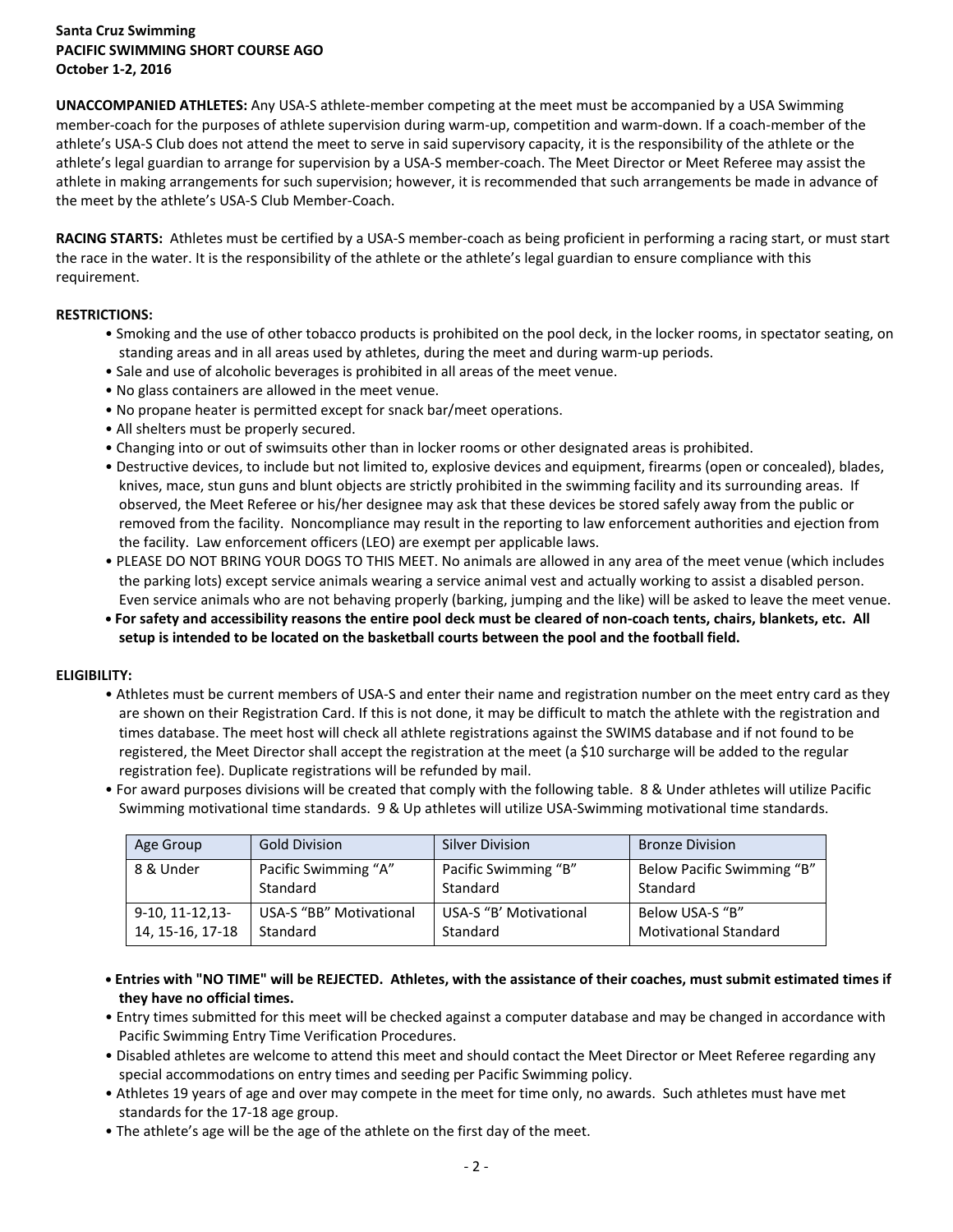**Santa Cruz Swimming PACIFIC SWIMMING SHORT COURSE AGO October 1-2, 2016**

**ENTRY PRIORITY:** Zone 1 South (Z1S) entries postmarked by **Monday, September 12, 2016** or entered online by 11:59 p.m. **Monday, September 12, 2016** will be given priority acceptance. All entries from Zone 1 South, all other Pacific LSC zones, and other LSC's either postmarked by **Monday, September 19, 2016**, entered online by 11:59 p.m. **Wednesday, September 21, 2016** or hand delivered by 5:00 p.m. **Wednesday, September 21, 2016** will be considered in the order that they were received or until meet cap is reached.

**ENTRY FEES:** \$4.00 per event plus an \$8.00 participation fee per athlete. Entries will be rejected if payment is not sent at time of request. No refunds will be made, except mandatory scratch downs. Relay entry fees are \$9.00 per relay entry. Both fees and cards will be will due at the time of entry and will be received at the check-in table. Specific deadline for the entry cards and fees will be determined and announce by Meet Referee.

**ONLINE ENTRIES:** To enter online go to **<http://ome.swimconnection.com/pc/CRUZ20161001>** to receive an immediate entry confirmation. This method requires payment by credit card. Swim Connection, LLC charges a processing fee for this service, equal to \$1 per athlete plus 5% of the total Entry Fees. Please note that the processing fee is a separate fee from the Entry Fees. If you do not wish to pay the processing fee, enter the meet using a mail entry. **Entering online is a convenience, is completely voluntary, and is in no way required or expected of an athlete by Pacific Swimming.** Online entries will be accepted through Wednesday, **September 21, 2016.**

**MAILED OR HAND DELIVERED ENTRIES**: Entries must be on the attached consolidated entry form. Forms must be filled out completely and printed clearly with swimmers best time. Entries must be postmarked by midnight, Monday, **September 19, 2016** or hand delivered by 5:00 p.m. Wednesday, **September 21, 2016**. No late entries will be accepted. Requests for confirmation of receipt of entries should include a self-addressed envelope.

#### **Make check payable to**: **Santa Cruz Swimming**

| Mail entries to: Bill Norris |                          | Hand deliver entries to: | <b>Bill Norris</b>              |
|------------------------------|--------------------------|--------------------------|---------------------------------|
|                              | <b>Swim Meet Entries</b> |                          | Leave at Front Desk of Business |
|                              | P.O. Box 1616            |                          | <b>345 Encinal Street</b>       |
|                              | Soquel, CA 95073         |                          | Santa Cruz, CA 95073            |

**CHECK-IN:** The meet will be deck seeded. Athletes must check-in at the Clerk-of-Course. No event shall be closed more than 30 minutes before the scheduled start of the session. Close of check-in for all individual events shall be no more than 60 minutes before the estimated time of the start of the first heat of the event. Athletes who do not check in will not be seeded and will not be allowed to compete in that event.

**SCRATCHES:** Any athletes not reporting for or competing in an individual timed final event that they have checked in for shall not be penalized.

**AWARDS:** Awards will be given to top 8 finishers in the Gold, Silver and Bronze divisions for each age group described in the following table. "A" medals will be awarded to athletes achieving a new USA-S "A" time regardless of place achieved in event. No awards will be given to athletes age 19 years or older. All Individual awards must be picked up at the meet. No awards will be mailed or distributed after the meet.

| Age Group          | <b>Gold Division</b>           | <b>Silver Division</b> | <b>Bronze Division</b>       |
|--------------------|--------------------------------|------------------------|------------------------------|
| 8 & Under          | Pacific Swimming "A"           | Pacific Swimming "B"   | Below Pacific Swimming "B"   |
|                    | Standard                       | Standard               | Standard                     |
| $9-10, 11-12, 13-$ | <b>USA-S "BB" Motivational</b> | USA-S "B' Motivational | Below USA-S "B"              |
| 14, 15-16, 17-18   | Standard                       | Standard               | <b>Motivational Standard</b> |

## **ADMISSION:** Free.

**SNACK BAR & HOSPITALITY:** A snack bar will be available throughout the competition. Coaches and working deck officials will be provided lunch. Hospitality will serve refreshments to timers and volunteers.

**MISCELLANEOUS:** No overnight parking is allowed. Facilities will not be provided after meet hours.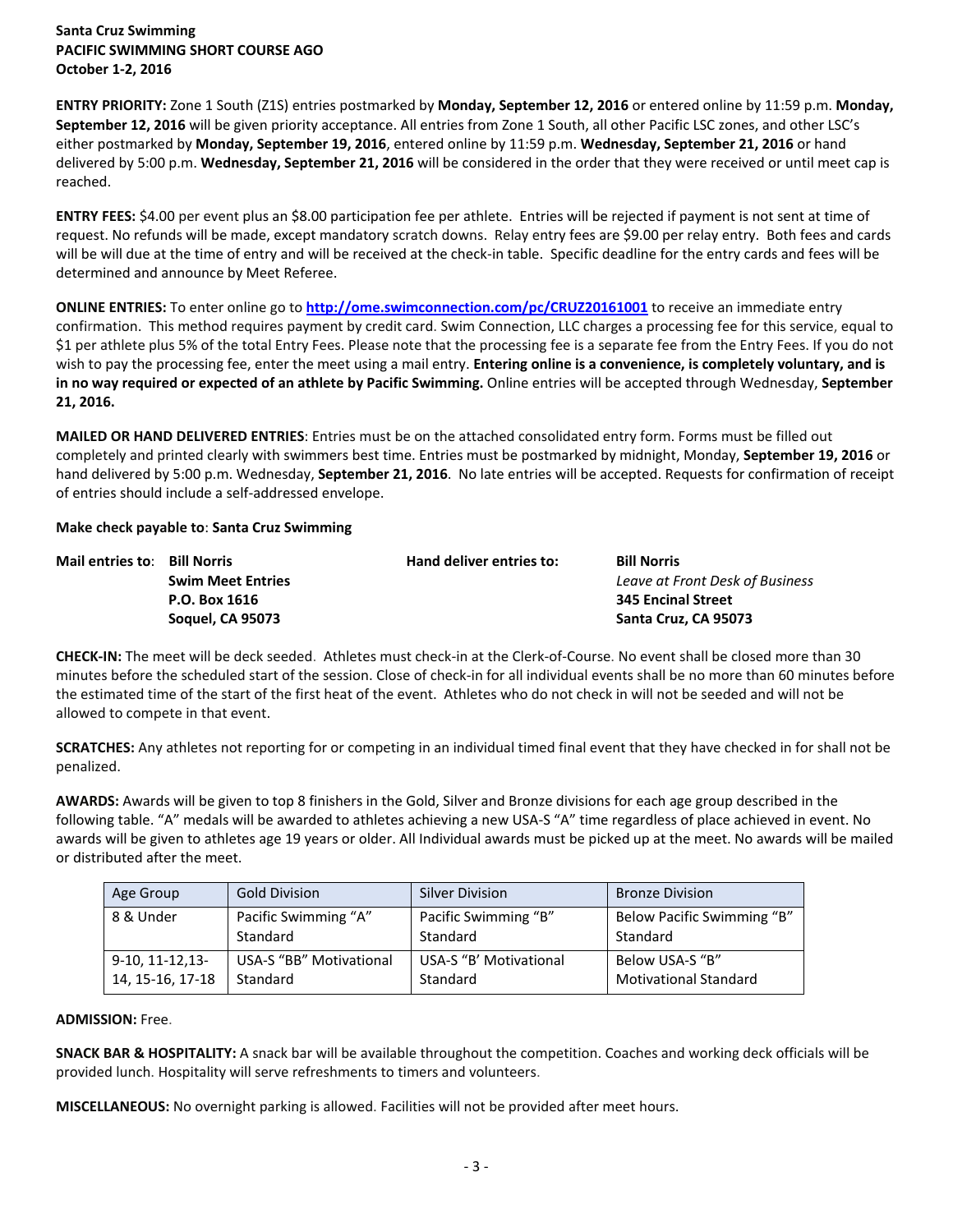# **Santa Cruz Swimming PACIFIC SWIMMING SHORT COURSE AGO October 1-2, 2016**

|                | Saturday October 1, 2016 |            |                 | Sunday October 2, 2016 |                 |                       |                |  |  |
|----------------|--------------------------|------------|-----------------|------------------------|-----------------|-----------------------|----------------|--|--|
| 8 & UN         | $9 - 10$                 | $11 - 12$  | 13 and          | <b>8 &amp; UN</b>      | $9 - 10$        | $11 - 12$             | 13 and         |  |  |
|                |                          |            | Over            |                        |                 |                       | Over           |  |  |
| 200 Free       | 200 Free                 | 200 Free   | <b>500 Free</b> | <b>500 Free</b>        | <b>500 Free</b> | 500 Free              | 200 Free       |  |  |
| 25 Free        | 100 IM                   | 100 IM     | 200 Breast      | 50 Free                | 100 Breast      | 100 Breast            | 100 Breast     |  |  |
| 100 IM         | 50 Breast                | 50 Breast  | 100 Back        | 100 Breast             | 50 Back         | 50 Back               | 200 Back       |  |  |
| 50 Breast      | 100 Back                 | 200 Breast | $100$ fly       | 25 Breast              | <b>50 Fly</b>   | 200 Back              | <b>200 Fly</b> |  |  |
| 100 Back       | $100$ Fly                | 100 Back   | 100 Free        | 50 Back                | 100 Free        | 50 fly                | 50 Free        |  |  |
| 25 Back        | 50 Free                  | 100 Fly    | 400 IM          | 25 Back<br>200 IM      |                 | <b>200 Flv</b>        | 200 IM         |  |  |
| <b>100 Fly</b> |                          | 50 Free    |                 | <b>50 Fly</b>          |                 | 100 Free              |                |  |  |
| 25 Fly         |                          | 400 IM     |                 | <b>100 Free</b>        |                 | 200 IM                |                |  |  |
| 50 Free        |                          |            | 200 IM          |                        |                 |                       |                |  |  |
|                | 49er Mixed Medley Relay  |            |                 |                        |                 | 49er Mixed Free Relay |                |  |  |

# **EVENT SUMMARY**

# **EVENTS**

| Saturday October 1, 2016 |                               |                                  |                              |  | Sunday October 2, 2016 |                               |                                |    |  |  |  |
|--------------------------|-------------------------------|----------------------------------|------------------------------|--|------------------------|-------------------------------|--------------------------------|----|--|--|--|
|                          |                               | Warm-up 7:30-8:45                |                              |  | Warm-up 7:30-8:45      |                               |                                |    |  |  |  |
|                          | <b>Girls</b><br><b>EVENT#</b> | <b>EVENT</b>                     | <b>Boys</b><br><b>EVENT#</b> |  |                        | <b>Girls</b><br><b>EVENT#</b> | <b>Boys</b><br><b>EVENT#</b>   |    |  |  |  |
|                          | $\mathbf{1}$                  | 13 & Up 500 Free                 | $\overline{2}$               |  |                        | 37                            | 12 & Under 500 Free            | 38 |  |  |  |
|                          | 3                             | 12 & Under 200 Free              | 4                            |  |                        | 39                            | 13 & Up 200 Free               | 40 |  |  |  |
|                          | 5                             | 8 & Under 25 Free                | 6                            |  |                        | 41                            | 8 & Under 50 Free              | 42 |  |  |  |
|                          | $\overline{7}$                | 12 & Under 100 I.M.              | 8                            |  |                        | 43                            | 13 & Up 100 Breast             | 44 |  |  |  |
|                          | 9                             | 13 & Up 200 Breast               | 10                           |  |                        | 45                            | 12 & Under 100 Breast          | 46 |  |  |  |
|                          | 11                            | 12 & Under 50 Breast             | 12                           |  |                        | 47                            | 8 & Under 25 Breast            | 48 |  |  |  |
|                          | 13                            | 11/12 200 Breast                 | 14                           |  |                        | 49                            | 13 & Up 200 Back               | 50 |  |  |  |
|                          | 15                            | 13 & up 100 Back                 | 16                           |  |                        | 51                            | 12 & Under 50 Back             | 52 |  |  |  |
|                          | 17                            | 12 & Under 100 Back              | 18                           |  |                        | 53                            | 11/12 200 Back                 | 54 |  |  |  |
|                          | 19                            | 8 & Under 25 Back                | 20                           |  | 55                     |                               | 8 & Under 25 Back              | 56 |  |  |  |
|                          | 21                            | 13 & Up 100 Fly                  | 22                           |  |                        | 57                            | 13 & Up 200 Fly                | 58 |  |  |  |
|                          | 23                            | 12 & Under 100 Fly               | 24                           |  |                        | 59                            | 12 & Under 50 Fly              | 60 |  |  |  |
|                          | 25                            | 8 & Under 25 Fly                 | 26                           |  |                        | 61                            | 11/12 200 Fly                  | 62 |  |  |  |
|                          | 27                            | 13 & Up 100 Free                 | 28                           |  |                        | 63                            | 12 & Under 100 Free            | 64 |  |  |  |
|                          | 29                            | 12 & Under 50 Free               | 30                           |  |                        | 65                            | 13 & Up 50 Free                | 66 |  |  |  |
|                          | 31                            | 11/12 400 IM                     | 32                           |  |                        | 67                            | 12 and Under 200 IM            | 68 |  |  |  |
|                          | 33                            | 13 & Up 400 IM                   | 34                           |  |                        | 69                            | 13 & Up 200 IM                 | 70 |  |  |  |
|                          | 35                            | 49er Mixed 200<br>Medley Relay** | 36                           |  |                        | 71                            | 49er Mixed 200 Free<br>Relay** | 72 |  |  |  |

- **Timers will be provided for 500 Freestyle events however athletes must provide their own lap-counters.**
- **Entries with "NO TIME" (NT) are not permitted. Athletes, with the assistance of their coaches, must submit estimated times if they have no official times.**
- **All 25 yard events will start at the north end of the pool without starting blocks while timers remain in place at the south side of the pool.**
- **\*\* 49er Mixed Medley and Free Relays (not nationally recognized events). Each relay team can consist of any combination of four (4) Girls and/or Boys whose ages total 49 or less. Relays will be deck seeded, entry fees and cards will be will due at the time of entry and will be received at the check-in table. Specific deadline for the entry cards and fees will be determined and announced by Meet Referee.**